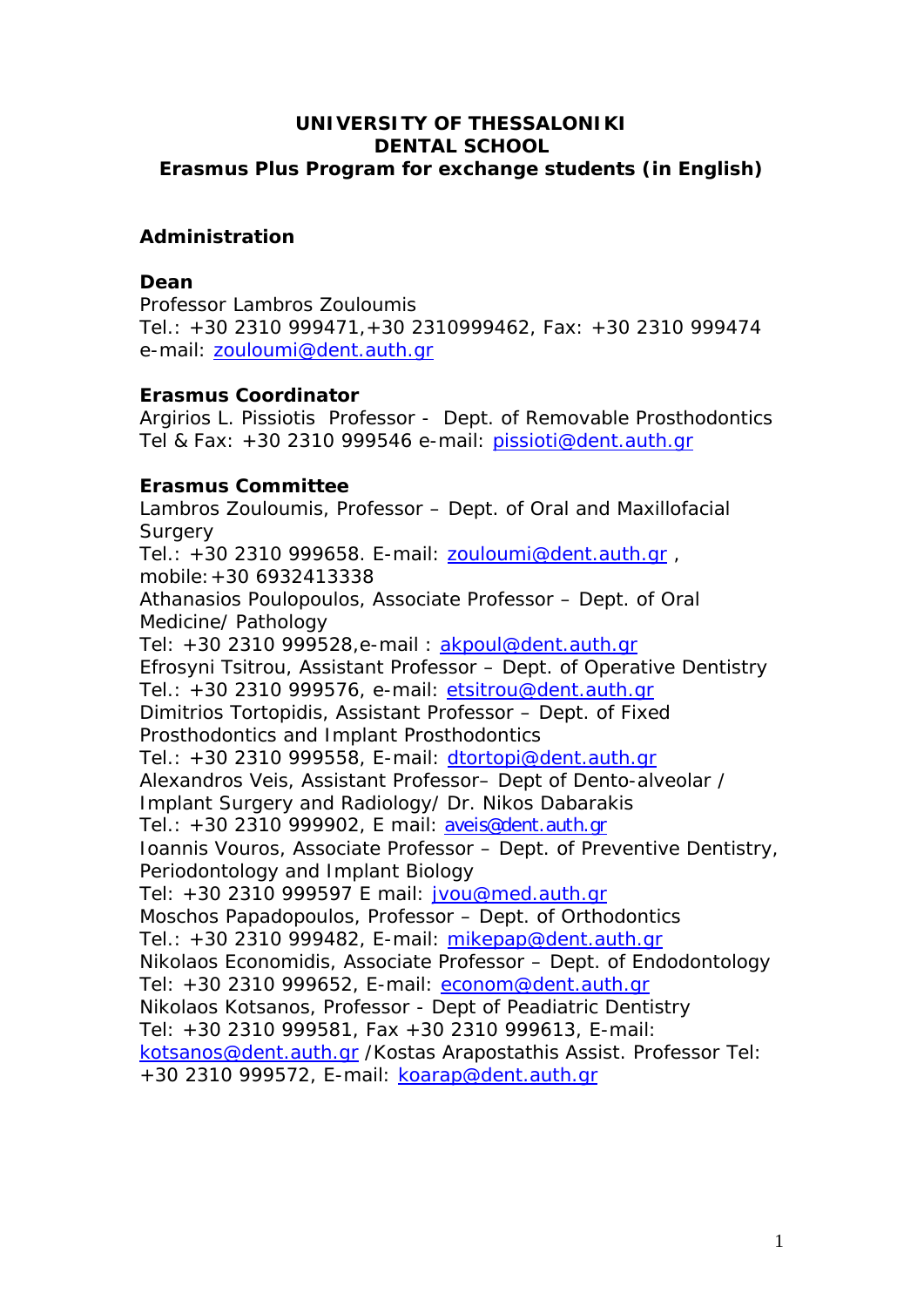# **Table of Contents**

|                          |                                                             | Page |
|--------------------------|-------------------------------------------------------------|------|
|                          | 1. Removable Prosthodontics Winter and Spring Semester      | 3    |
|                          |                                                             |      |
|                          | 2. Fixed Prosthodontics and Implant Prosthodontics          | 5    |
|                          | 3. Oral and Maxillofacial Surgery                           | 6    |
|                          | Oral and Maxillofacial Surgery Winter Semester              |      |
|                          | Oral and Maxillofacial Surgery Spring Semester              |      |
|                          | 4. Oral Medicine/Pathology                                  | 8    |
|                          | 5. Operative Dentistry                                      | 9    |
|                          | 6. Dento-alveolar/implant Surgery                           | 10   |
|                          | 7. Preventive Dentistry, Periodontology and Implant Biology | 11   |
|                          | 8. Orthodontics Winter Semester                             | 12   |
|                          | <b>Orthodontics Spring Semester</b>                         | 14   |
|                          | 9. Endodontology                                            | 17   |
| 10. Paediatric Dentistry |                                                             | 18   |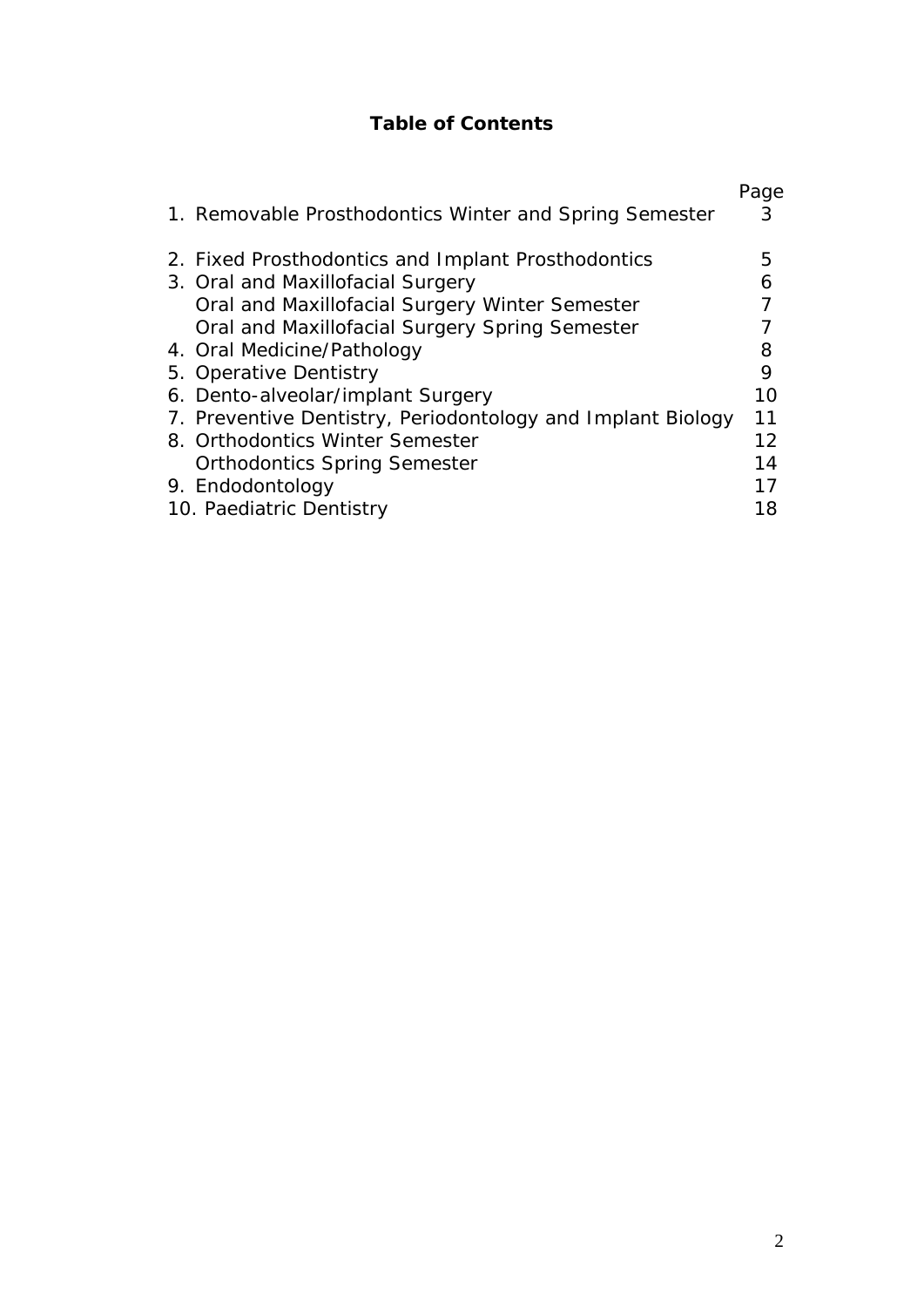## **Department of Removable Prosthodontics Head: Prof. Argirios Pissiotis**

**Winter and Spring Semester: Complete Dentures and Removable Partial Dentures** 

## **Course 10V01 3 ECTS**

**Course supervisor:** Argiris L. Pissiotis DMD, MSc, Dr. Dent, Professor

#### **Course summary:**

#### **A. Complete Dentures**

The course provides a comprehensive approach to constructing complete dentures for edentulous patients. Beginning with clinical examination of edentulous mouths, medical and dental history of the patient focusing on the patient's attitude concerning denture treatment and possible treatment difficulties, and preliminary impression techniques the student is then directed to the laboratory and prepares working casts from the impressions and constructs the custom impression trays. In the clinic he tries in the custom trays and continues with border molding and final impressions. The denture bases are then processed and the next clinical step is to determine the vertical dimension of occlusion followed by recording of the centric relation. The course continues in the laboratory with the tooth setup followed by the denture try-in in the clinic. The dentures are then processed and are delivered to the patient. The student's responsibility ends with the post-delivery adjustments necessary for each case.

#### **B. Removable Partial Dentures**

The course provides a comprehensive approach to constructing partial dentures for partially dentate patients. The emphasis is placed on the clinical stages of the construction of partial dentures. The first step is to carry out a detailed assessment and record all useful information, which is evaluated in the formulation of the treatment plan. Major part of the decision-making includes patient involvement and is based on the particular prognosis for each individual case. Preliminary impression techniques are applied and lead to the construction of study casts. Surveying the study casts all possible treatment difficulties concerning the status of remaining teeth are evaluated in conjunction with the evaluation of radiographs obtained during examination. Following surveying of the study casts and registration of jaw relationship, which is transferred to the articulator, the final design of the partial denture is considered including all parts of partial denture (classify and outline the saddles, provide support, direct and indirect retention,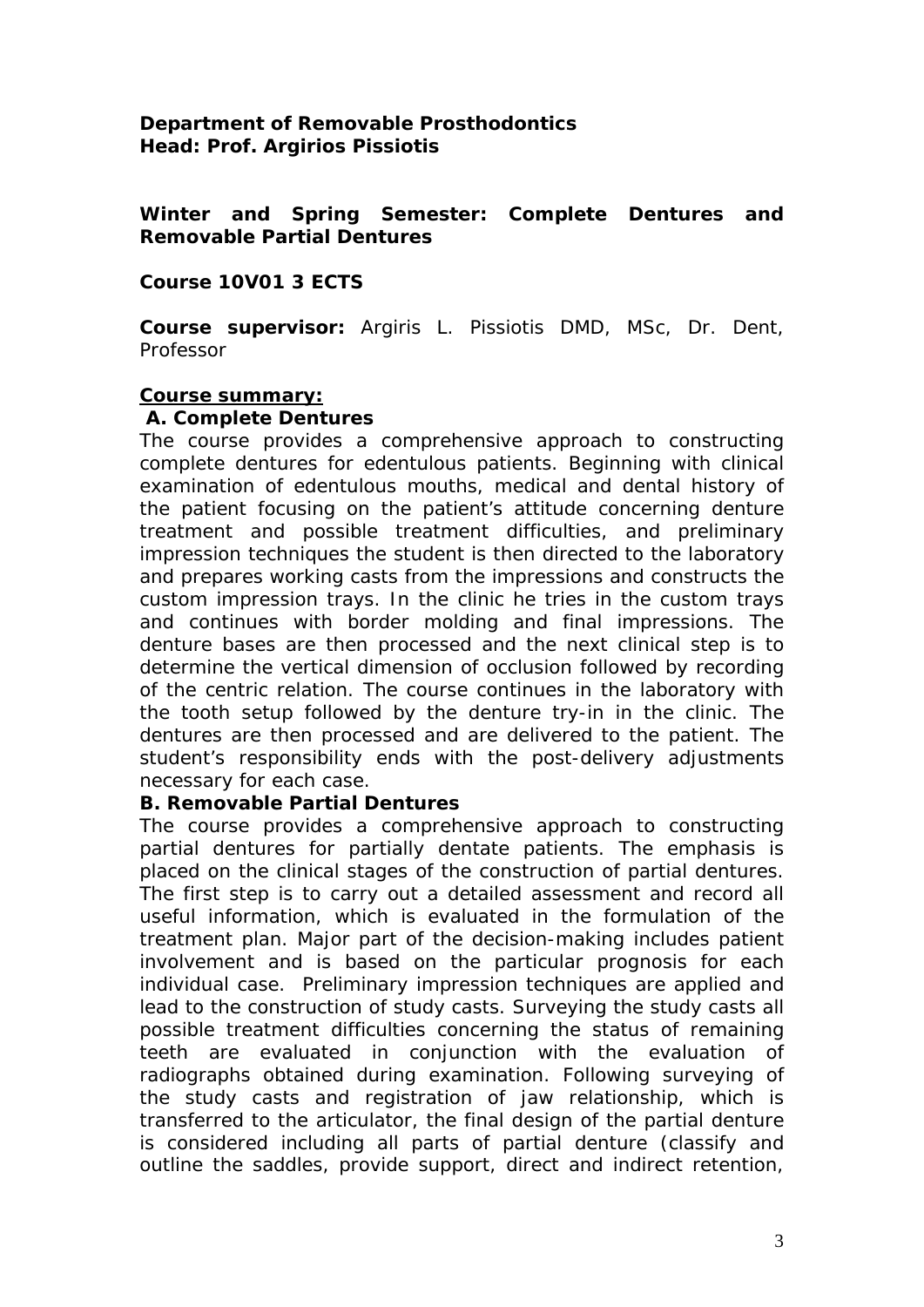unite various components with connectors) in association with the knowledge of the occlusion between the opposing teeth. All preparation of the mouth is carried out at the Department of Fixed and Implant Prosthodontics and when completed an impression is obtained to produce the working cast on which the partial denture is constructed. The prescription writing includes the design of a metal framework. The subsequent clinical stages are the metal frame try in, registration of patient's jaw relationships and selection of artificial teeth. The course continues with the denture try in the clinic after the set up of artificial teeth and the denture base construction by the technician. The partial denture is then processed and is delivered to the patient. The student's responsibility is completed with the review stages of treatment for adjustments and management of patient's complaints.

**Method:** Clinical stages are carried out in the clinic of the Department of Removable Prosthodontics. Laboratory stages are carried out in commercial laboratories.

**Course duration:** 3 hours weekly for 12 weeks

**Handouts:** Photocopies of book chapters and articles describing the theoretical knowledge for the above-mentioned procedures

Students on a three month exchange will join the course in the beginning and follow it to the duration of their stay and most probably will be able to attend until the denture try-in stage.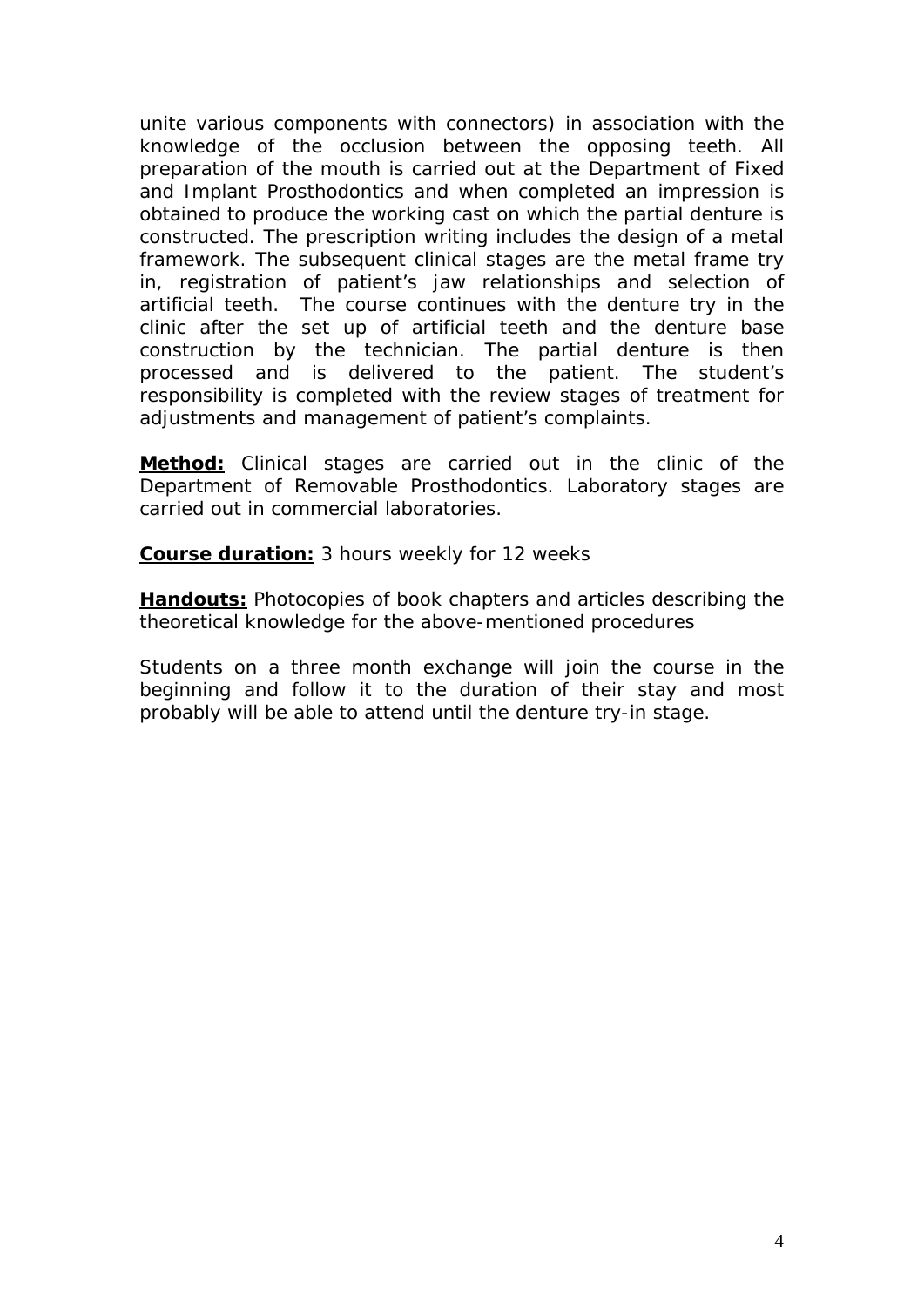# **Department of Fixed Prosthesis and Implant Prosthodontics Head: Prof. Petros Koidis**

**Crown and Bridge Construction Winter and Spring Semesters:**

### **Course 10V02 3 ECTS**

**Course supervisor:** Dimitrios Tortopidis DDS, Dr. Dent, Assistant Professor

#### **Course summary**

The course provides a comprehensive approach to constructing crown and bridges for partially edentulous patients. Beginning with clinical examination, medical and dental history, study models and x-rays examinations, the student attends on the designation of the appropriate treatment plan adapted to the needs of each particular case. The above mentioned treatment plan is designed by both the responsible professor and the Greek undergraduate students.

After the treatment plan has been completed the certain clinical procedures of constructing fixed prostheses follows, with the strict supervision of clinical instructors according to the protocol of the department.

The student has the opportunity to attend the case of his interest from the big variety of cases which are constructed in the clinic of Fixed Prosthodontics, such as single crowns, post and core techniques, fixed bridges, acid-etching restorations, perioprosthetics and more extensive rehabilitations. There is no possibility for the students to work by their own patients but just to attend all the clinical procedures made by Greek undergraduate students.

The student has the opportunity to have focused courses within this module in Physiology of the Orofacial System, Occlusion and Temporomandibular disorders (TMD)

**Method:** All clinical stages are carried out in the clinic and laboratory stages are carried out in certain private laboratories outside the school.

**Course duration:** 3 hours weekly for 12 weeks

**Handouts:** Photocopies of book chapters and articles describing the theoretical knowledge of the above-mentioned procedures.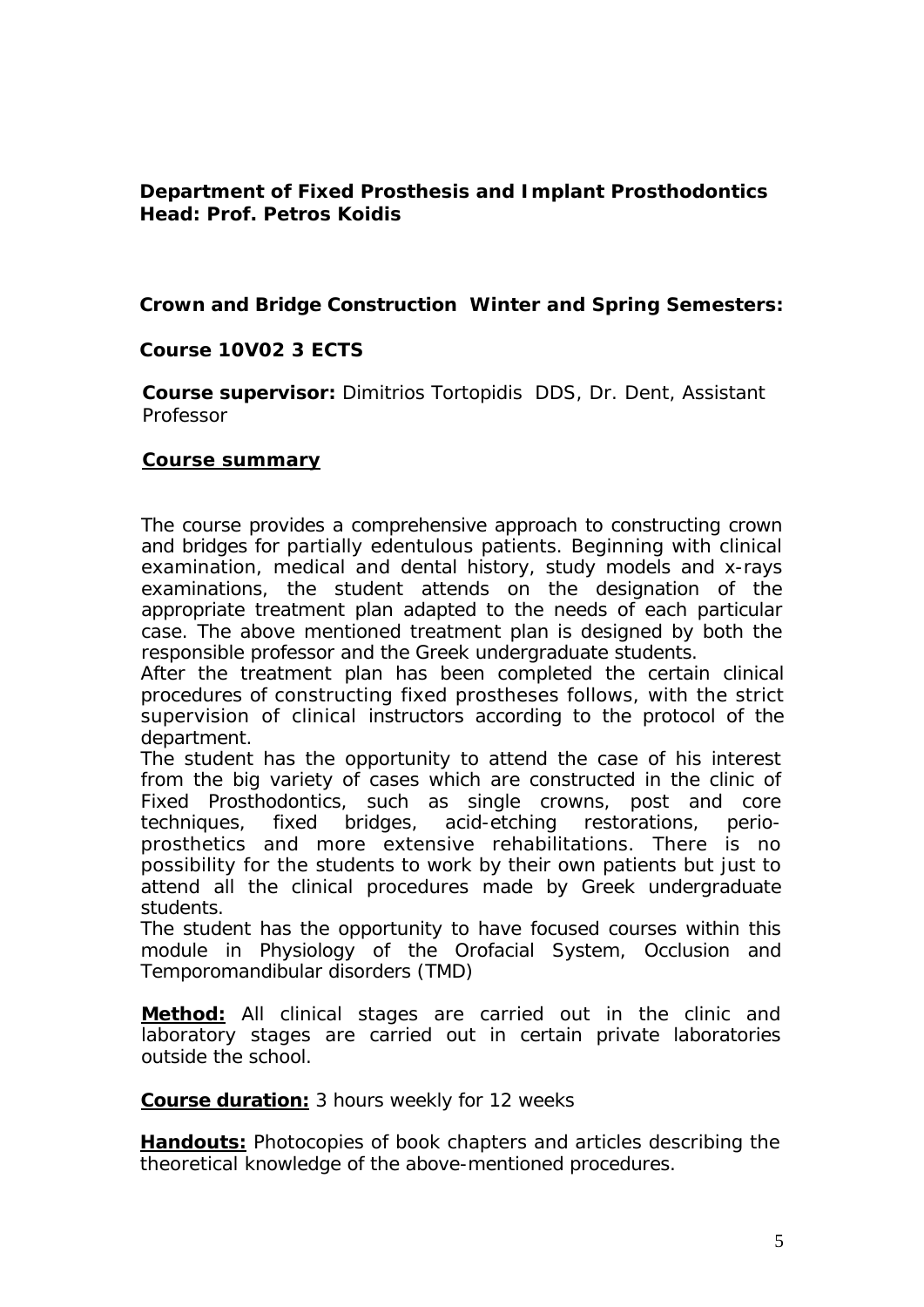Students of a three-month exchange will join the course in the beginning and attends during their stay.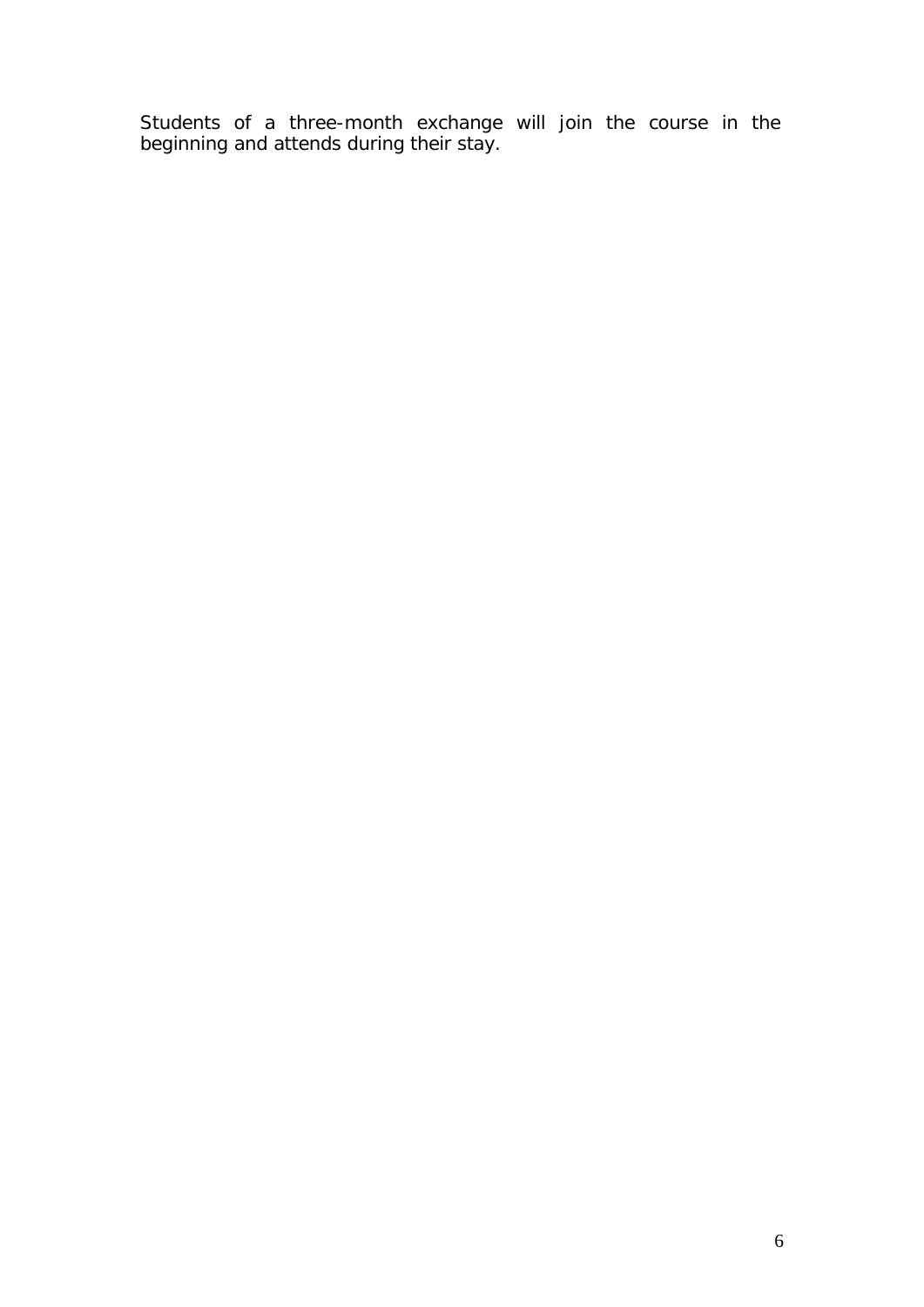# **Department of Oral and Maxillofacial Surgery Head: Prof. Konstantinos Antoniadis**

#### **Oral and Maxillofacial Surgery Course 10V03 3 ECTS**

**Course supervisor:** Lambros Zouloumis DMD, MD, Dr. Dent, Associate Professor

# **Course summary**

The course provides a comprehensive approach to treating patients by surgery on oral and maxillofacial area. Beginning with clinical examination of the oral cavity and the surrounding region, the medical and dental history is completed focusing on the final treatment plan. It is based on the presurgical diagnostic criteria including radiographic examination (plain orthopantomogram, X-ray films, CT-scan or MRI) and biopsy of suffering tissues. The student is then directed to the operating room attending the operation applied by local or general anesthesia. The immediate postoperative medication and the further directions given to the patient are part of the educational program.

# **Method**

The student will be able to attend and/or participate in all cases treated by local anesthesia on the operating room of the Department of Oral and Maxillofacial Surgery of the Dental School and -optional- of the General Hospital "G. Papanikolaou" for patients who are treated by general anesthesia.

**Course duration:** 2 hours weekly for 12 weeks.

**Handouts:** Photocopies of book chapters and articles describing the theoretical knowledge of the attached fields.

# **A. Oral and Maxillofacial Surgery WINTER SEMESTER Course 10V03W 3 ECTS**

- 1. Mechanical injuries management and treatment of trauma complications.
- 2. Common causes by the presence of surgical infections.
- 3. Surgical incisions and rules for their development, intra-and extra oral incisions, applications.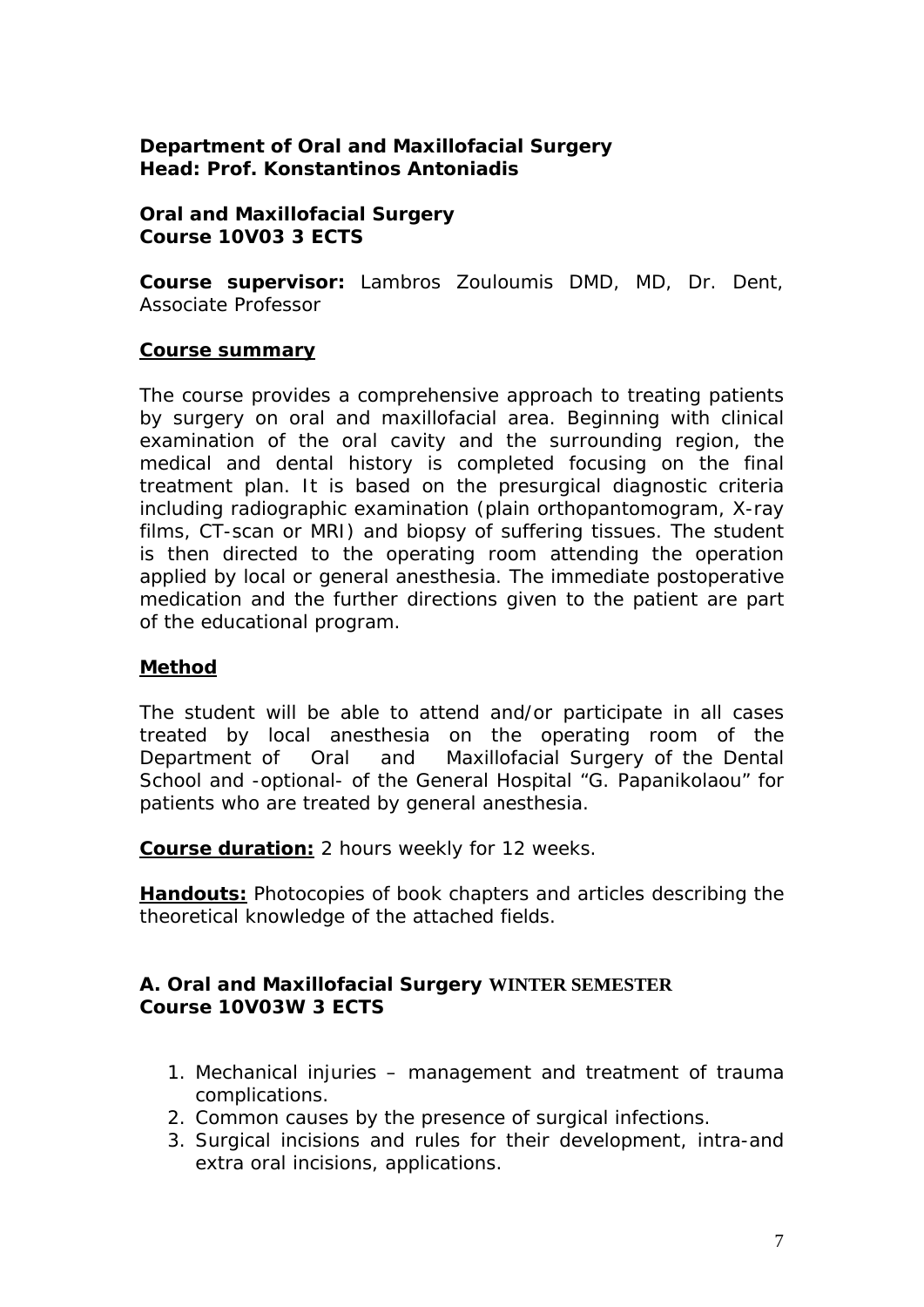- 4. Bone grafts; basic criteria, autogenous, alloplastic, autologous.
- 5. Orofacial infections by dental origin mechanisms of spread into the facial and neck spaces. Anatomy of extraoral spaces being in continuity with the oral cavity.
- 6. Clinical appearance of extraoral dentoalveolar infections. Immediate and regular treatment.
- 7. Acute and chronic osteomyelitis, clinical and radiographic characteristics, treatment.
- 8. Mandibular fractures, diagnosis, treatment.
- 9. Fractures of the middle face (Le Fort I, II, III), diagnosis, treatment.
- 10. Neoplasms of salivary glands, benign and malignant Treatment by the surgical point of view.
- 11. Ward-rounds in "G. Papanikolaou" hospital (optional).

# **B. Oral and Maxillofacial Surgery SPRING SEMESTER**

# **Course 10V03S 3 ECTS**

- 1. Surgical techniques for oral surgery.
- 2. Cysts of the jaws. Aetiology, diagnosis, periodontal or congenital cysts, treatment.
- 3. Apicectomy.
- 4. Temporomandibular joint. Anatomy Function disease Treatment.
- 5. Maxillary sinus relations with oral cavity.
- 6. Mandibular fractures in general.
- 7. Fractures of the middle  $3<sup>rd</sup>$  of the face in general.
- 8. Salivary glands Neoplasms.
- 9. Oral cancer Treatment Grafts and Flaps.
- 10. Odontogenic tumors.
- 11. Sarcomas Treatment.
- 12. Sarcomas

Ward – rounds in General Hospital "G. Papanikolaou" (optional).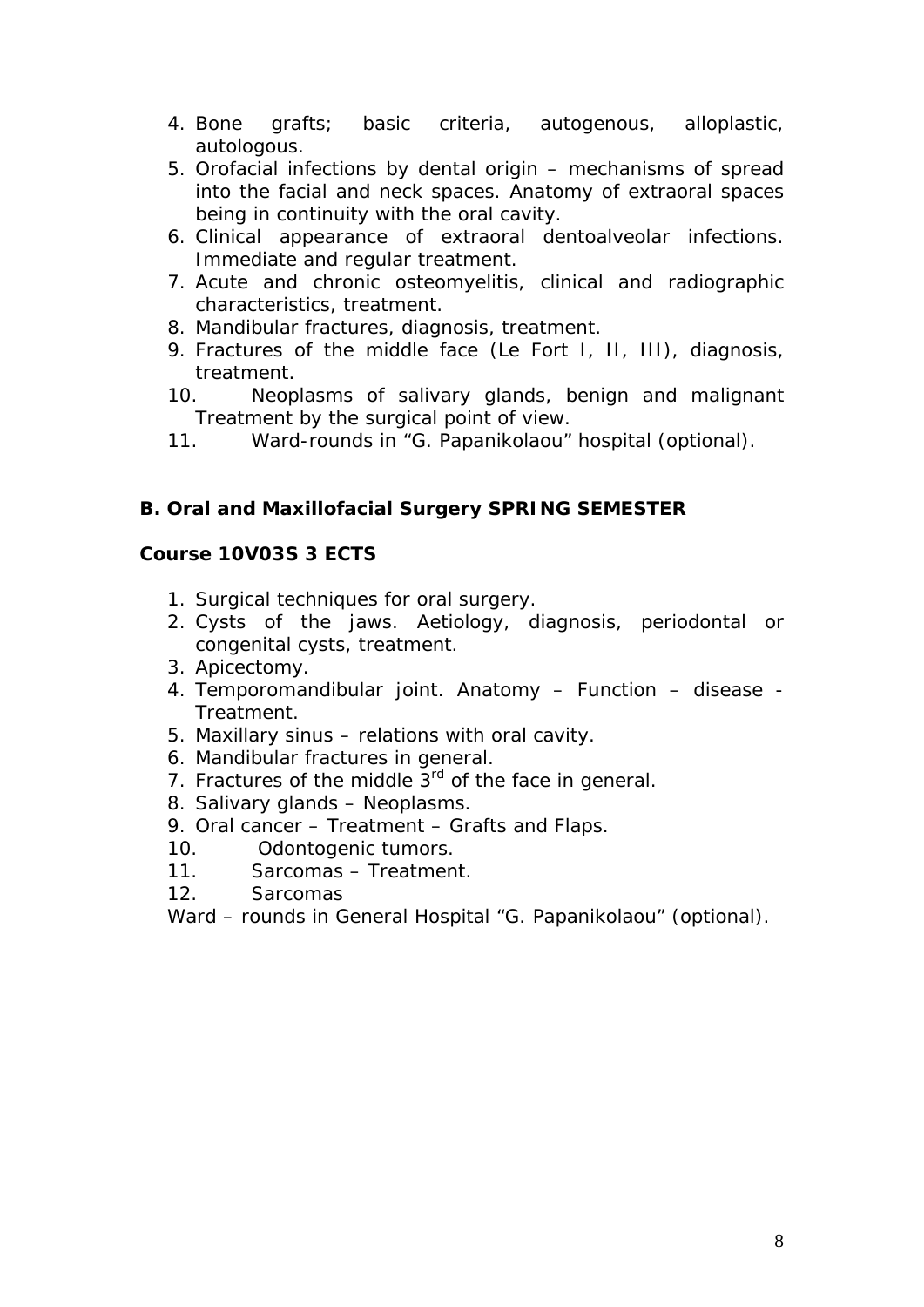**Department of Oral Medicine and Oral Pathology Head: Prof. Alexandros Kolokotronis** 

**Oral Medicine and Oral Pathology Winter and Spring Semesters Course 10V04 3 ECTS** 

**Course Supervisor:** Athanasios Poulopoulos DMD, Dr. Dent, Associate Professor

**Course Summary:** Initially the students are taught theoretically and microscopically the elemental lesions of the oral cavity. They then attend the clinic of the Department of Oral Medicine and Oral Pathology where they examine clinically patients suffering from the most often diseases which occur in the oral cavity. They are also informed about the appropriate treatment and the follow-ups of the patients when this is necessary.

The oral manifestations of diseases in the oral cavity comprise of: Vesiculo-bullous diseases, Ulcerative conditions, White lesions, Red-Blue lesions, Pigmentations of the oral mucosa, Verrucal-papillary lesions, Connective tissue lesions and Salivary gland diseases.

**Course Duration:** 2 hours weekly for twelve weeks

**Handouts:** Photocopies of textbook chapters and articles describing the above-mentioned diseases.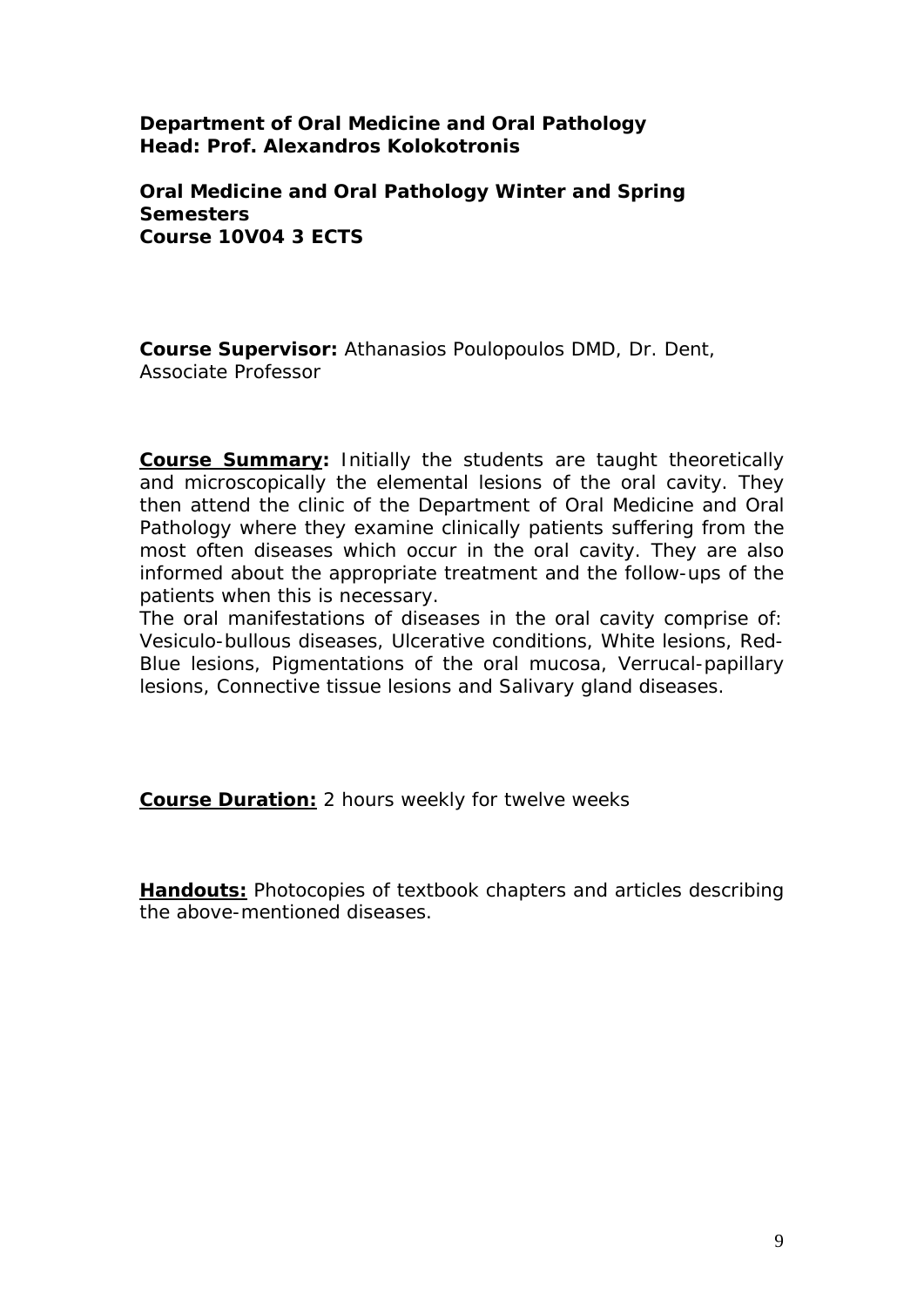## **Department of Operative Dentistry Head: Professor : Eugenia Kolinioti-Koumpia**

# **Operative Dentistry**

**Winter Semester and Spring Semesters:** Amalgam, Composite Resin and Inlay Restorations **Course 10V05 3 ECTS** 

**Course supervisor:** Effrosyni Tsitrou DMD, Dr. Dent, Assistant Professor

**Course summary:** The course provides an approach to cavity preparations and restorations with amalgam, composite resin, glass ionomer, compomer and inlays (cast gold, composite resin and porcelain). In the beginning the students perform clinical and X-ray examination and register the diagnosis. Then a discussion on treatment planning with a supervisor is conducted. The students prepare cavities for amalgam, composite resin, glass ionomer, compomer and inlay restorations and restore the cavities under instructions of the staff of the clinic of Operative Dentistry.

**Course duration:** 3 hours weekly for 12 weeks

**Handouts:** Photocopies of book chapters and articles describing the above mentioned cavity preparations and restorations.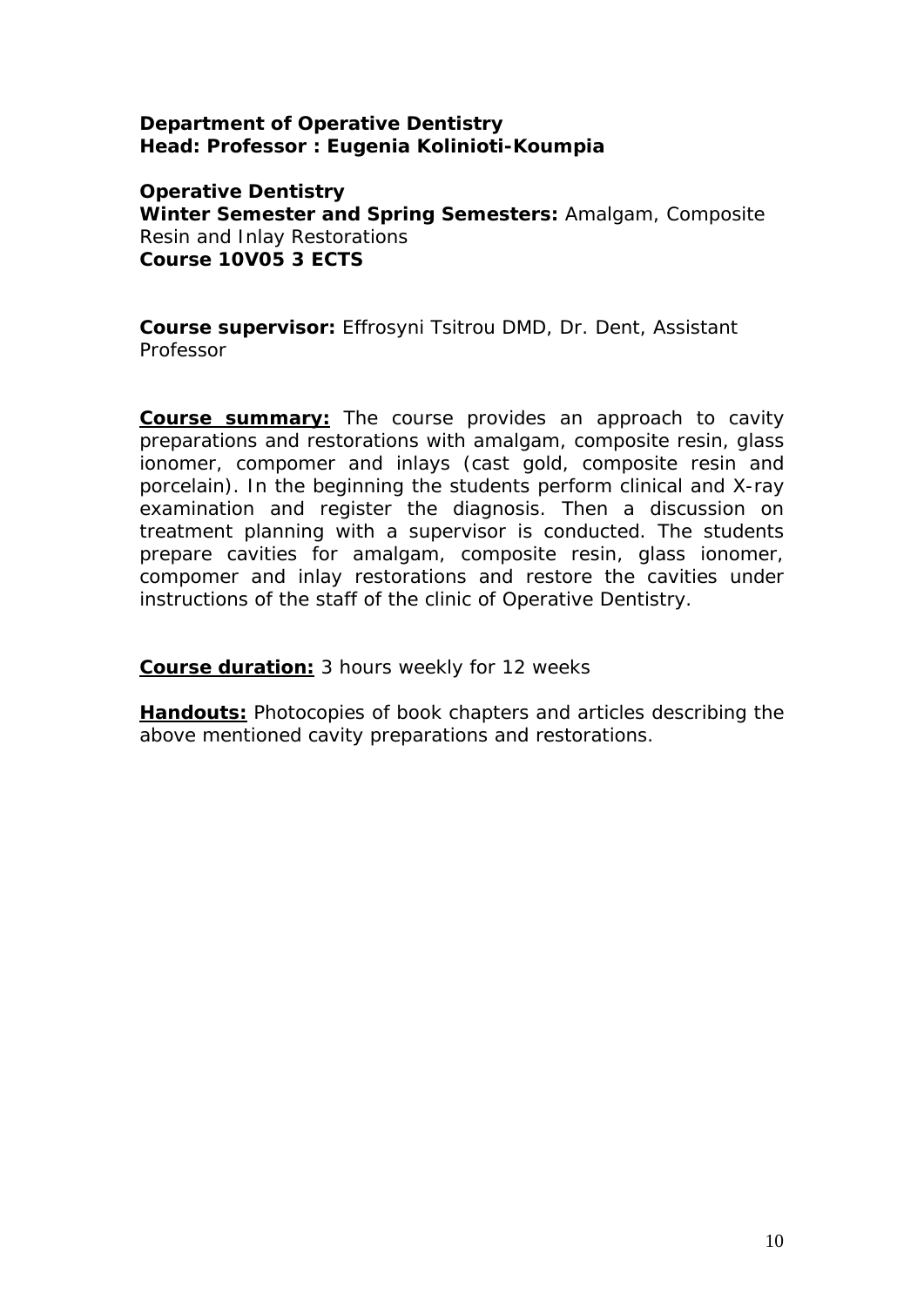## **Department of Dento-alveolar/Implant Surgery and Radiology Head: Professor Anastasios Tsirlis**

# **Dentoalveolar and Implant Surgery Winter and Spring Semesters**

**Course 10V06 3 ECTS** 

**Course supervisor:** Alexandros Veis, DMD, Dr. Dent, Assistant Professor

**Course Summary:** The curriculum is offered in the winter and the Spring Semesters and provides knowledge on Oral Surgery, Surgical Implantology and Anaesthesiology. The visiting exchange student watches the stages of teeth extractions, performed by the undergraduate students in our clinic. At the same time the exchange student will watch surgical operations performed on outpatients. The above-mentioned operations comprise the surgical extraction of impacted and semi-impacted teeth, apicectomy of teeth with periapical lesions, surgical placement of implants and guided bone regeneration techniques.

**Course duration:** 3 hours per week for 12 weeks

**Handouts:** Copies of textbook chapters are provided, which describe techniques of local anaesthesia, complications during and after tooth extractions, and the osseointegration of Dental Implants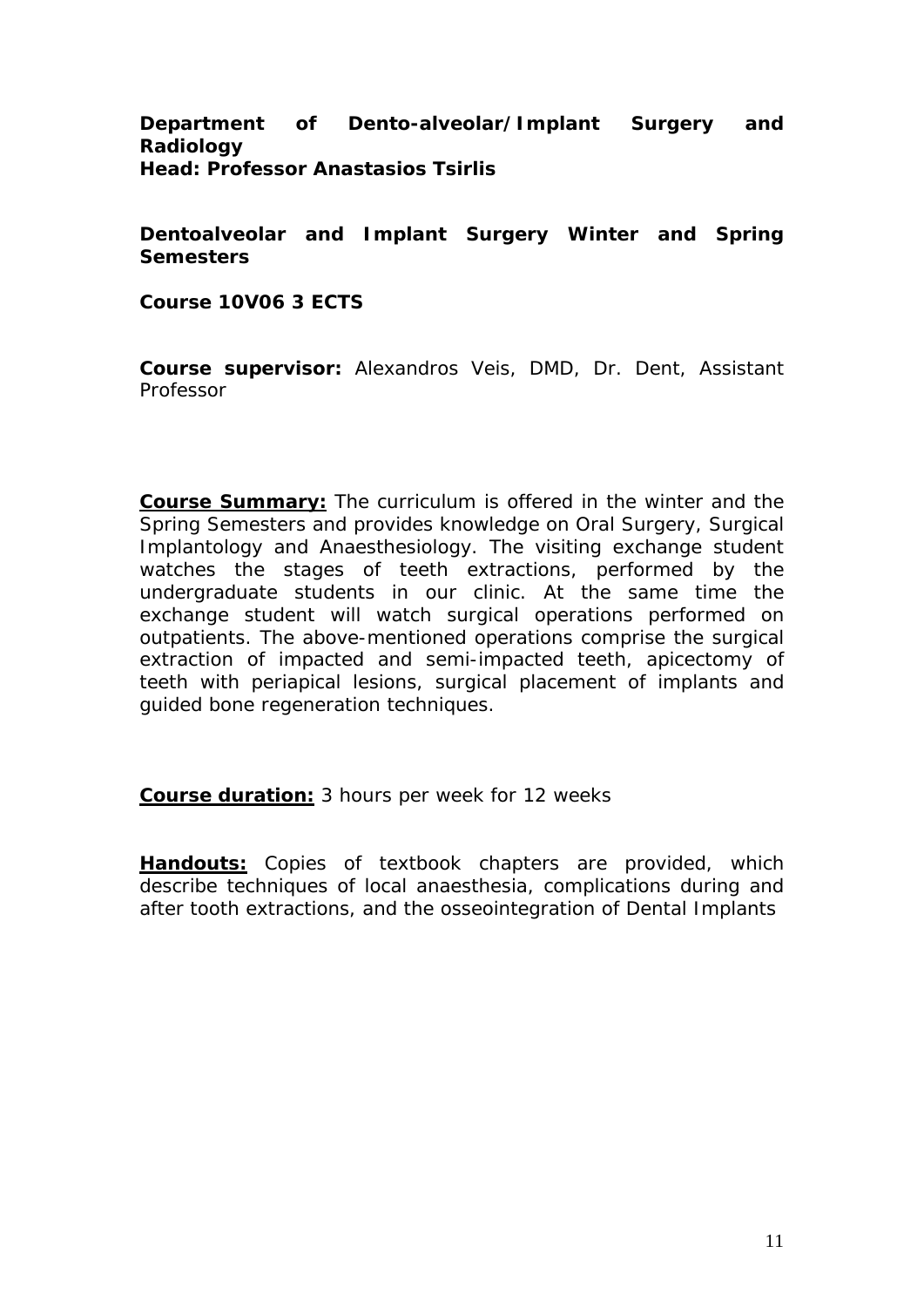## **Department of Preventive Dentistry, Periodontology and Implant Biology Head: Professor Sotirios Kalfas**

**Periodontology and Implant Biology Spring and Winter Semesters** 

#### **Course 10V07 3 ECTS**

**Course supervisor:** Ioannis Vouros, DMD, Dr. Dent, Associate Professor

**Course summary:** The program is designed to provide knowledge in the field of non-surgical treatment of initial to moderate periodontal disease. In order to be able to follow the course the student must be familiar with the basic topics of examination and diagnosis of the periodontal patient. The visiting student will have the opportunity to attend the undergraduate clinical course of the Department of Preventive Dentistry and Periodontology in the  $7<sup>th</sup>$  or 8<sup>th</sup> semester. He will be acquainted with the topics related to periodontal examination, diagnosis, treatment planning and nonsurgical therapy of initial to moderate periodontitis. Specifically he will become familiar with the monitoring of the periodontal patient, making a proper diagnosis and suggesting and discussing a treatment plan. Furthermore by assisting the undergraduate students he will be trained in the measures of the initial periodontal therapy such as patient motivation, oral hygiene instruction, scaling and root planing, removal of additional plaque retention factors. In addition he becomes familiar with the use and maintenance of the periodontal instrumentarium for non-surgical therapy (scalers, curettes, ultrasonics). Finally he will have the opportunity to evaluate the results of the performed treatment with a recall examination.

**Method:** The course is held in the undergraduate clinic of the Department of Preventive Dentistry, Periodontology and Implant Biology.

**Course duration:** 2 hours weekly for 10 weeks

**Handouts:** Photocopies of book chapters and articles describing the theoretical knowledge for the above-mentioned procedures.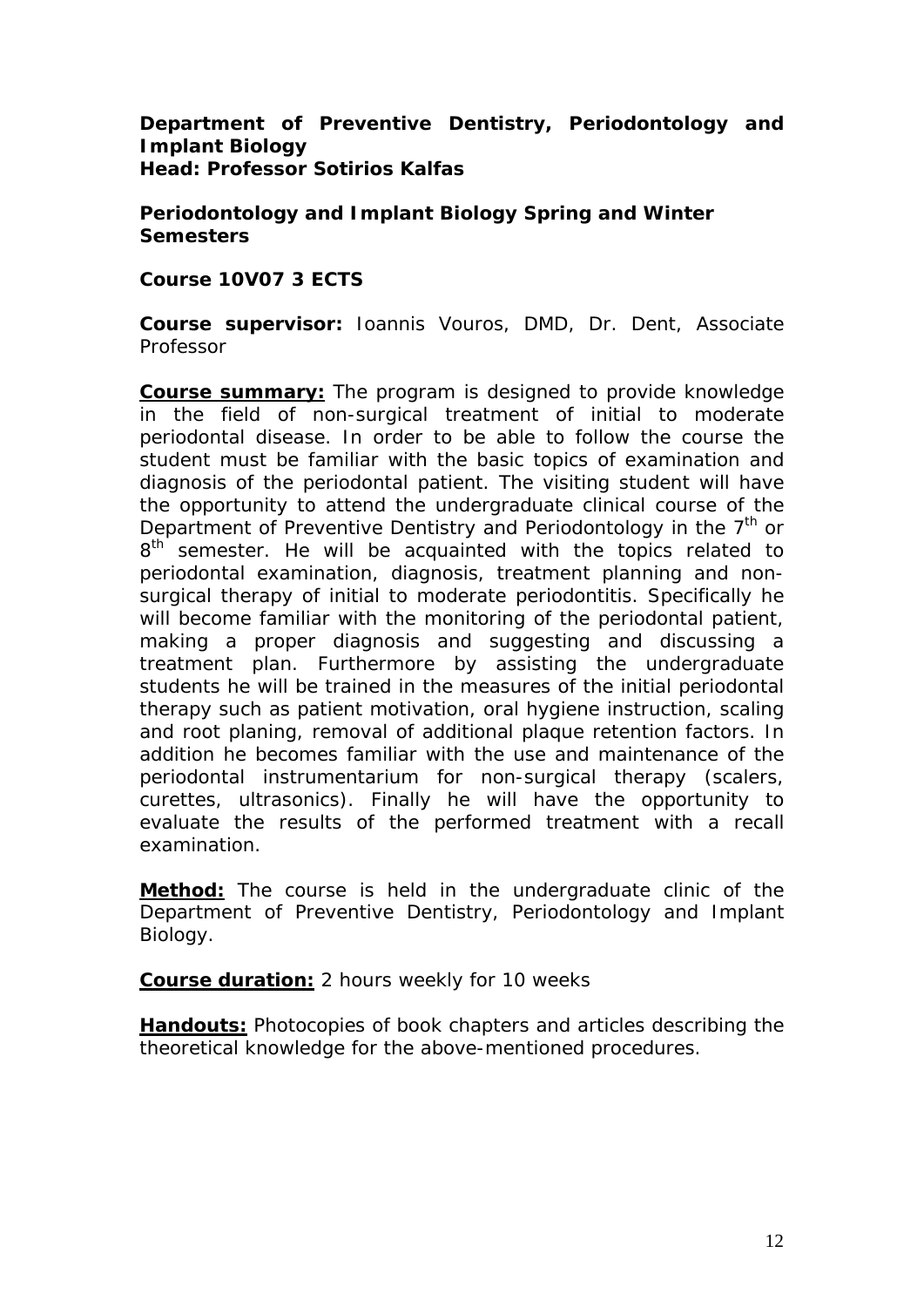# **DEPARTMENT OF ORTHODONTICS Head: Professor Moschos A. Papadopoulos**

**Orthodontics Winter Semester Course 10V08W 3 ECTS** 

**Course supervisor:** Moschos A. Papadopoulos, DDS, Dr Med Dent, Professor

**Course summary:** The course aims to provide theoretical and clinical knowledge concerning the basic principles of diagnosis and treatment planning of malocclusions. The course includes theoretical lectures, active participation at the Undergraduate Orthodontics Clinic and attendance of the Postgraduate Orthodontic Clinic.

During the *theoretical lectures* following subjects will be discussed: Orthodontic Diagnosis, The Development of a Problem List, Orthodontic Treatment Planning, Orthodontic Treatment with Fixed Appliances, Treatment of Complex Non-Skeletal Problems in Preadolescent Children, Treatment of Skeletal Problems in Preadolescent Children, Comprehensive Orthodontic Treatment in the Early Permanent Dentition, Adjunctive and Comprehensive Treatment for Adults, and Combined Surgical – Orthodontic Treatment.

During the active participation at the *Undergraduate*  **Orthodontics Clinic** the students (groups of 4) will have the opportunity to treat a young patient with a moderate non-skeletal problem under the supervision of an instructor.

Attending the *Postgraduate Orthodontics Clinic* the students will have the opportunity to observe and discuss various treatment approaches of many patients treated by the postgraduate students of the department.

13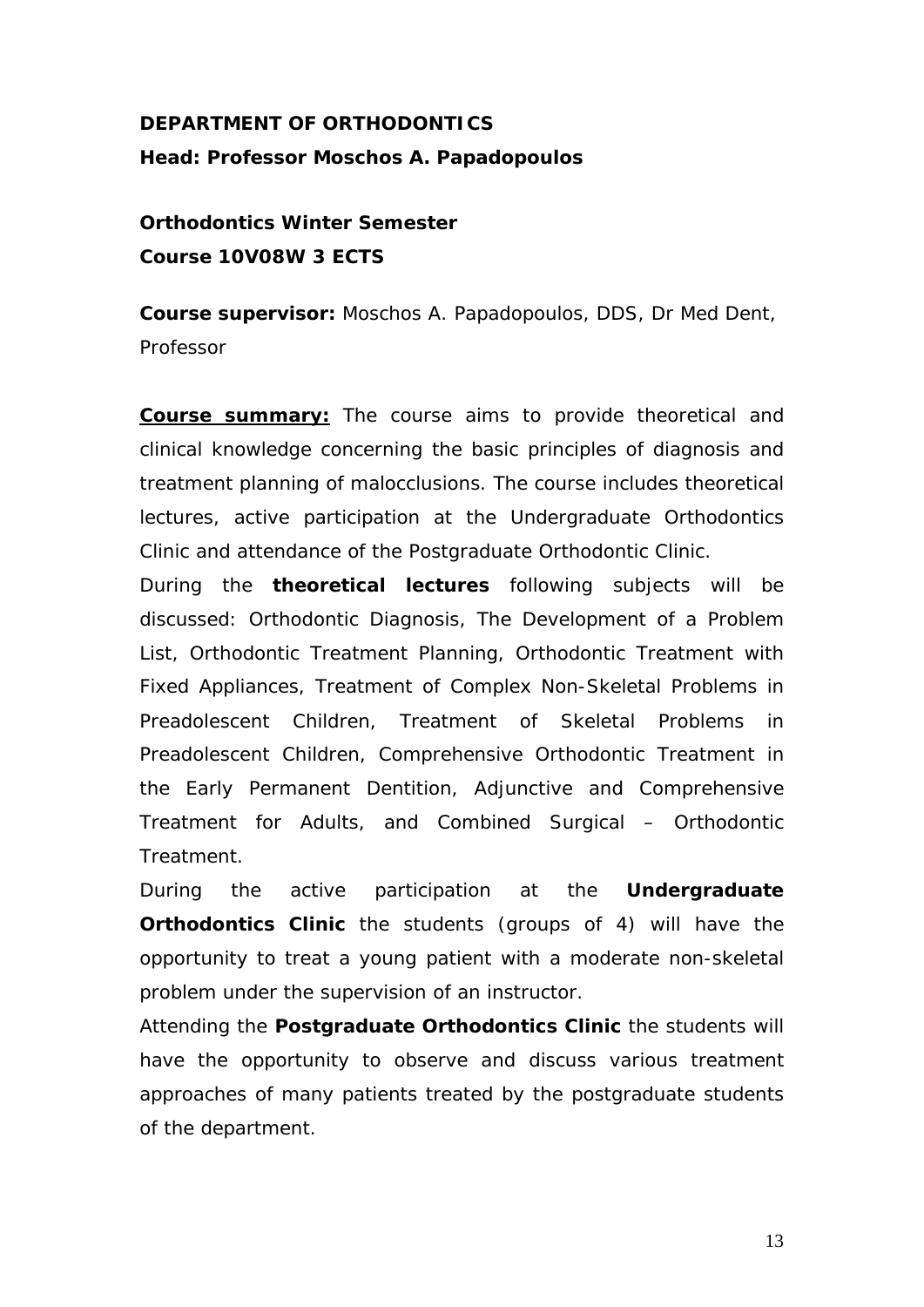# **Course Duration:**

- *Postgraduate Clinic, Monday, 10:00-12.00, 1<sup>st</sup> floor (2 hours)*
- *Undergraduate Program, Theoretical Seminar & Undergraduate clinic*, Tuesday, 12:00-14:00, 1<sup>st</sup> floor (2 hours)

# **Literature:**

1. Proffit WR. Contemporary Orthodontics. St. Louis: Mosby, 2000: 145-293, 385-416, 449-709.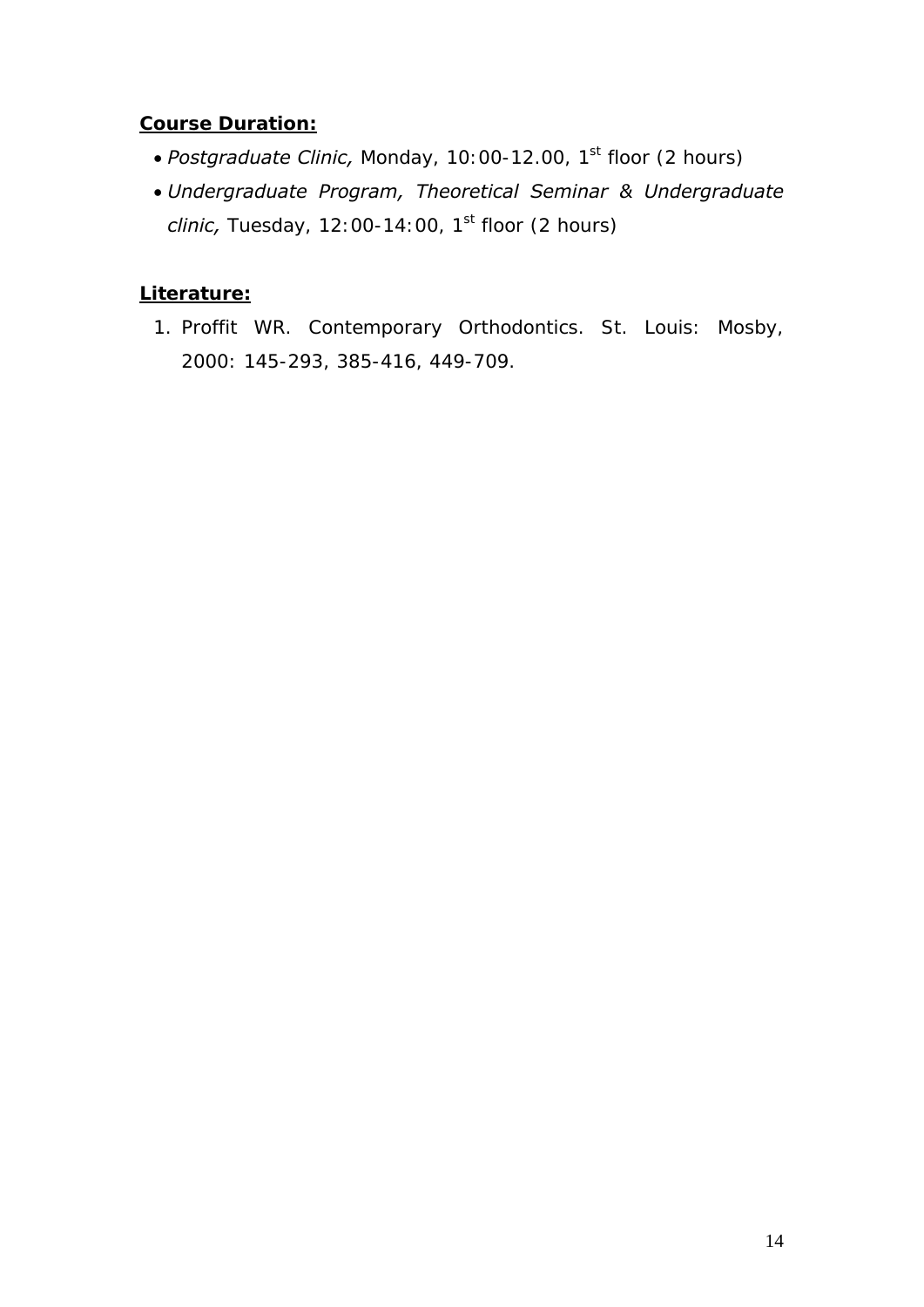# **DEPARTMENT OF ORTHODONTICS Head: Professor Moschos A. Papadopoulos**

**Orthodontics Spring Semester Course 10V08S 3 ECTS** 

**Course supervisor:** Moschos A. Papadopoulos, DDS, Dr Med Dent, Professor

**Course summary:** The course aims to provide theoretical and practical knowledge concerning the basic principles of craniofacial growth and development, etiology of malocclusion and orthodontic treatment of moderate occlusal problems in preadolescent children. The course includes theoretical lectures, laboratory exercises and attendance of the Postgraduate Orthodontic Clinic.

The *theoretical lectures* include the following topics: Introduction to Orthodontics, Malocclusion and Dentofacial Deformities, Concepts of Craniofacial Growth and Development, Etiology of malocclusion, The Biologic Basis of Orthodontic Treatment, Orthodontic Treatment with Removable Appliances, and Treatment of Moderate Occlusal Problems in Preadolescent Children.

During the *laboratory exercises* the students will have the opportunity to learn how to bend orthodontic wires in order to produce wire elements used for the fabrication of removable appliances.

Attending the *Postgraduate Orthodontics Clinic* the students will have the opportunity to observe and discuss various treatment approaches of many patients treated by the postgraduate students.

# **Course Duration:**

• *Postgraduate Clinic, Monday, 10:00-12:00, 1<sup>st</sup> floor (2 hours)*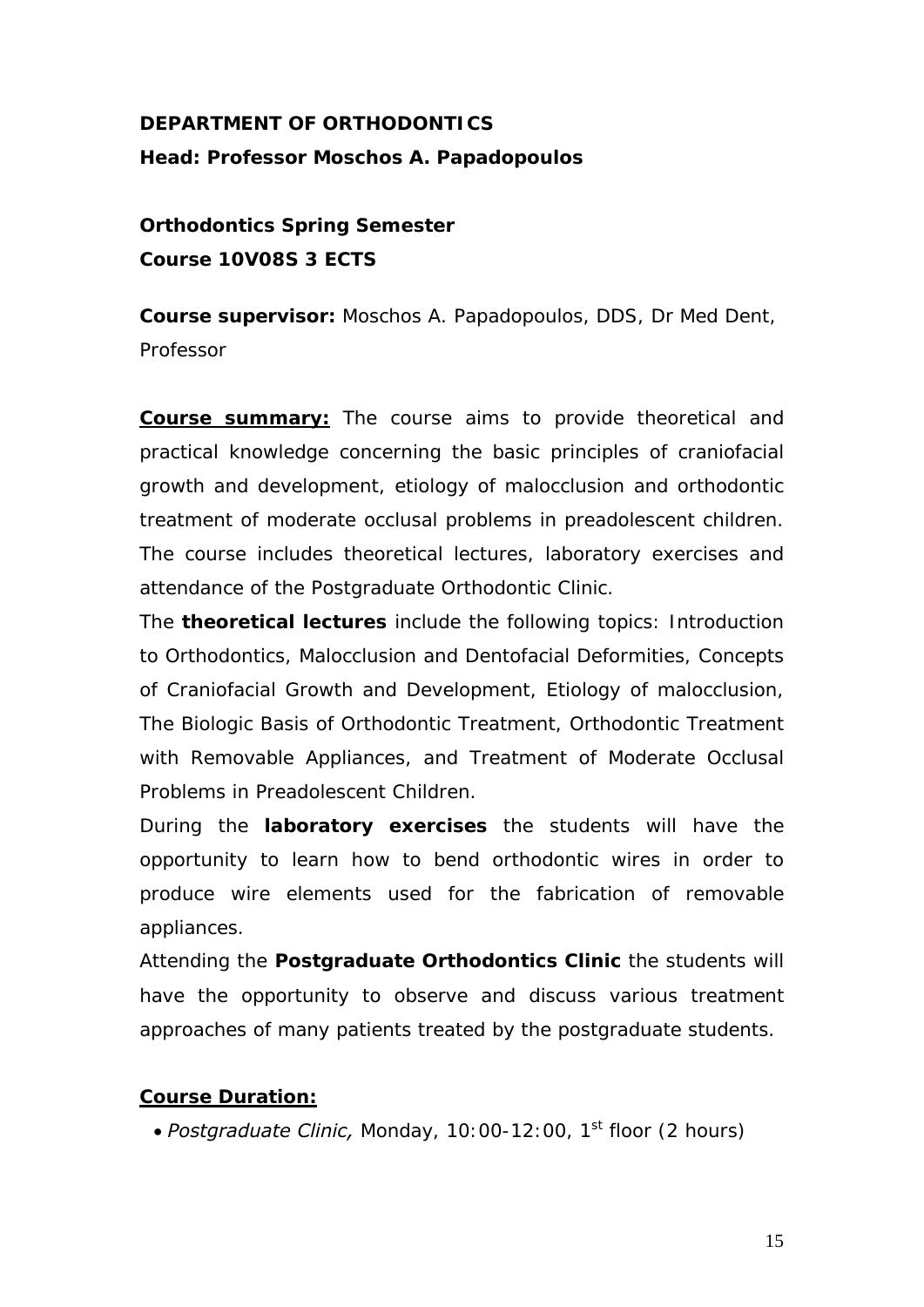- *Undergraduate program, Laboratory,* Friday, 08:00-10:00, 3rd floor, Room III (2 hours)
- *Undergraduate program, Theoretical Seminar,* Tuesday, 10:00- 12:00, 1<sup>st</sup> underground, Room A (1 hour)

# **Literature:**

1. Proffit WR. Contemporary Orthodontics. St. Louis: Mosby, 2000: 1-144, 295-325, 364-384, 418-448.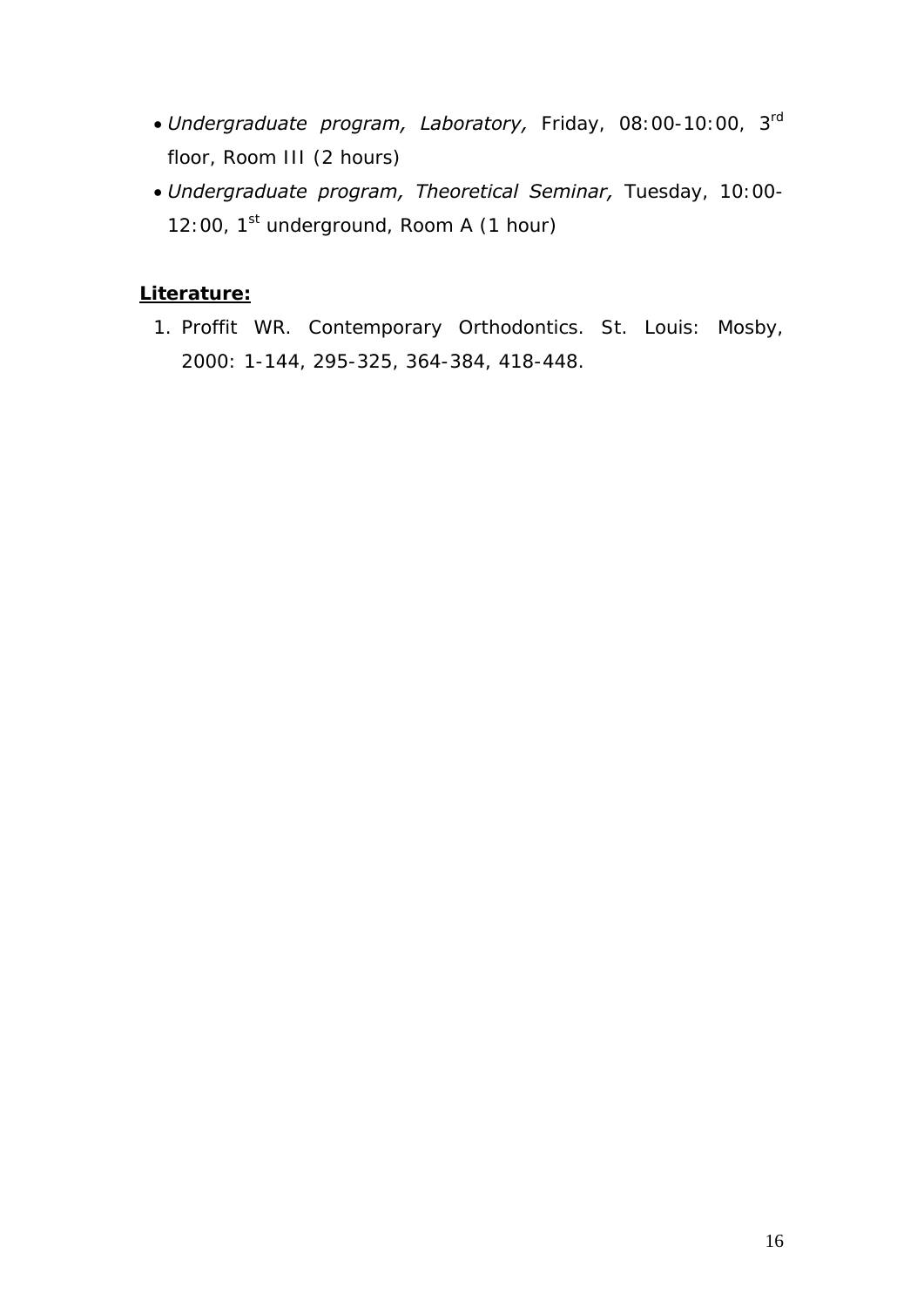# **Department of Endodontology Head: Professor Kleoniki Lyroudia**

**Endodontology** 

**Winter and Spring Semesters:** Clinical Endodontics **Course 10V09 3 ECTS** 

**Course Supervisor:** Economides Nikolaos DMD, Dr. Dent, Associate Professor

**Course summary**: The course is based on attending clinical endodontic practice in single-rooted teeth with pulpal or periapical pathosis:

- Clinical diagnosis
- Case selection and treatment planning
- Cleaning, shaping and obturation of the root canal

**Method:** Clinical courses are carried out in the clinic of the Department of Endodontology.

**Course duration:** 4 hours weekly for 12 weeks.

**Handouts:** Photocopies of textbook chapters and articles describing the theoretical knowledge for the above-mentioned procedures.

Students on a three month exchange will join the course in the beginning and follow it to the duration of their stay and most probably will be able to attend all stages of root canal treatment of 2 teeth.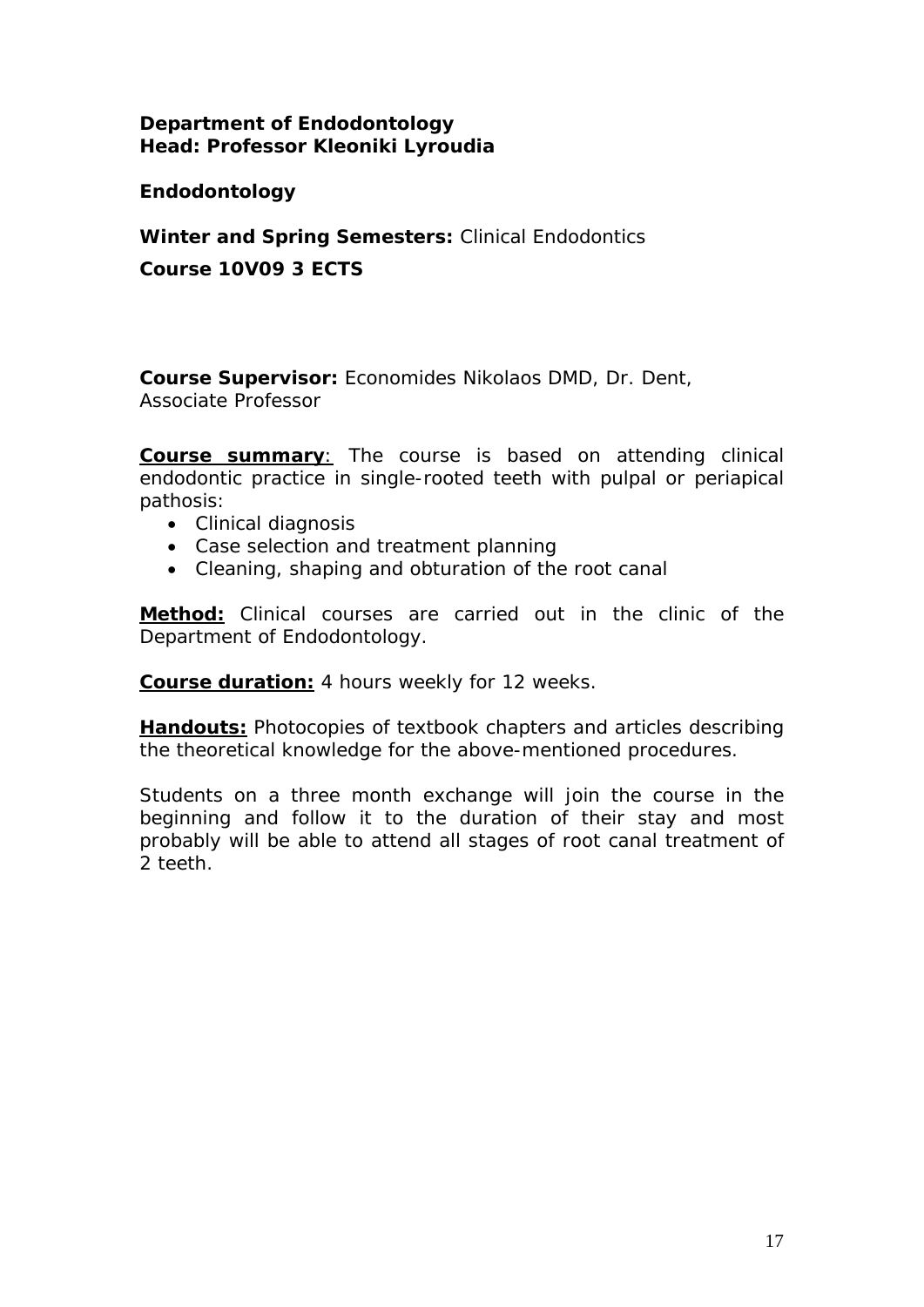**Department of Paediatric Dentistry Head: Professor Nikolaos Kotsanos** 

**Paediatric Dentistry Course 10V10 3 ECTS** 

# **Winter Semester (9th semester) Course 10V10W 3 ECTS**

The course aims to provide theoretical and clinical knowledge concerning diagnosis and treatment on pediatric dentistry. The course includes theoretical (seminars and lectures), active participation at the Undergraduate Paediatric Dentistry Clinic and attendance of the Postgraduate Paediatric Dentistry Clinic.

 The *seminars* include the following: Behavior management, clinical and radiographic examination, successful local analgesia, management of dental anomalies, dental caries, restoration and endodontics of primary teeth, use of preformed crowns, dental trauma, total patient care, follow-up and recall, occlusal guidance and space maintenance, oral pathology and periodontology in the young, dentistry for children and adolescents with disabilities.

*Every Tuesday OR Wednesday 13.00-15.00 (ημέρα και ώρα δεν είναι σίγουρο ακόμα)* 

 The lectures include the following: Content of paediatric dentistry, physical growth, mental development & psychological maturation, dental fear and anxiety, mentoring a child's behavior, communicative child behavior management, pharmacological behavior management (sedation/general anesthesia), anatomical differences of deciduous-permanent teeth, the use of rubber dam, class II preparations in primary molars, tooth preparation and fitting of preformed metal crowns, pulpotomy procedure and deciduous teeth root canal therapy, teeth immobilization after oral injury.

*Every Friday 12.00-13.00 (η ημέρα είναι σίγουρη αλλά η ώρα δεν είναι σίγουρη ακόμα)*

The *clinical exercise* include:

(a) the active participation at the Undergraduate Paediatric Dentistry Clinic (groups of 4 students) in order to provide complete dental treatment to children and adolescents under the supervision of an instructor.

*Every Wednesday OR Thursday 8.00-12.00 (ημέρα και ώρα δεν είναι σίγουρο ακόμα)* 

(b) attending the Postgraduate Paediatric Dentistry Clinic will provide the student the opportunity to observe and discuss various treatment approaches of many children and adolescents treated by the postgraduate students of the department (under the supervision of an instructor).